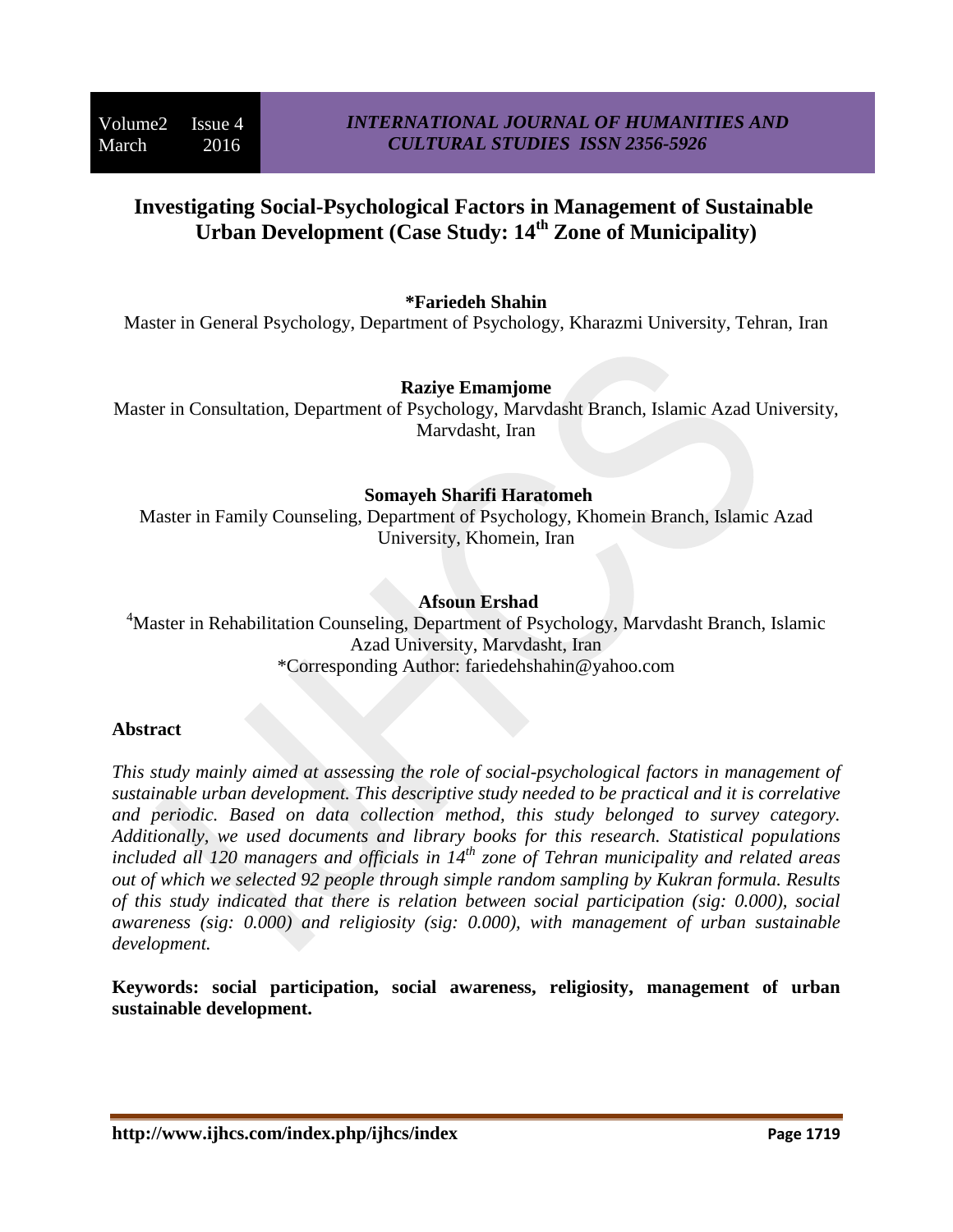### **Introduction**

Regularity is foundation of every society, so social actors of the society are required to socially cooperate and collaborate together in order to survive in the society and maintain social order and balance. Basis of these collaboration and cooperation-based relations is social capital because it is facilitator of social interactions and relation in micro level (family), middle level (organizations), and macro level (society) and even in more immense structures (global).

In other word, social capital is indicator of social relations and interactions accompany with emotions and feelings that produces inter mutual commitments for linking and correlating social minds and creates trust, correlation, integrity, and required synergy in order to facilitate general social actions and participation and provide mental-physical health and social growth and enthusiasm, Because today social capital in reaction with other capitals including physical capital and humane capital is considered as main incentive for balanced and sustainable development through facilitating actions and reducing costs and improving collaborations and cumulative participations.

Urban societies are created from different elements whether heterogeneous and standardized among which citizens are the main elements in their destiny and conditions as dynamic parts of the society. Since humane element and citizens in one hand are basis of any development and on the other hand they are collection of trends, feelings, cultures and attitudes and ways of interaction with environment and they have effect on environment and organizations, so study of their guidance and effects of their behavior including effectiveness rate in formation of social capital, enables urban organizations to move in route of optimal management urban sustainable development through planning according to different conditions and actions of citizens.

Other main point is study of social capital from two aspects of theoretic and operational. This study is practical and its results can be used in planning and policy making by identifying effective variables on social capital. Social capital has improving outcomes for social wellbeing and public policy making and it can characterize democratic institutions (Putnam, 1993) and be effective on social, economic and even humane development; world bank (2002) reported that social capital has main role in poverty reduction and humane, economic and social sustainable development: " when social capital is decreased, people are suffer in certain and measurable ways and there would be distressful outcome for secluded people. So increasing the share from social capital is more committed approach for treating all social pains." (Australia productivity commission) (2003)

Our developing society suffer from many crisis and social, economic and political disorders, so investigating social capital status as one main element of development in all levels among people, institutions, roles and bases that form main components of the society clarifies existing condition for policy makers and planners of the state in all levels and institutions in order to plan in a way that improve level of social capital in social system and subsequently achieve predetermined and more accurate aims.

# **Literature review**

Social capital is main component of social development that causes strength and widening of the society which is the main national entity and identity symbol and public plural integration in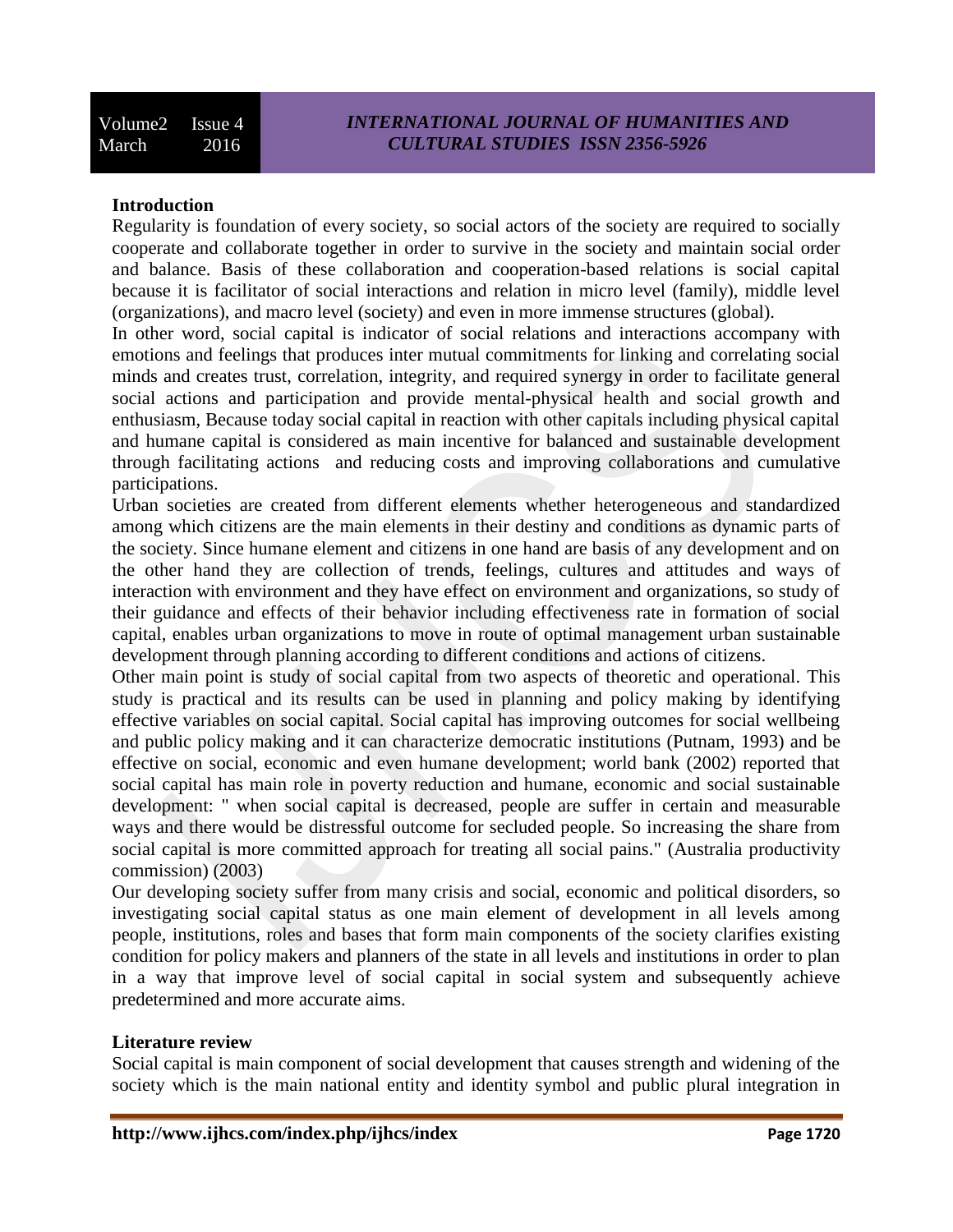each society. Reduction of social capital in macro cities leads social life to be degraded and is as main cause of problems and social sufferings (Bastani, 2011:25).

Social capital can be summed into "relations". Humane relations like people are main component of social capital. Sociologists believe that we are defined partially with people that we are acquainted with. However, people dependence has basic role in making greater social foundations (Ghafari and Ramezani, 2009:8).

physical capital is existed in buildings, earth or procedure equipment's, while financial capital is what a person have in a bank, and human capital is what is existed in people mind (different skills and education) so social capital is what we have in our relation or networks with other people.(Tajbakhsh, 2010:28).

In contrast to other forms of capitals, social capital is intrinsically existed in actor's relations. This capital is not latent in actors or tools (Tajbakhsh, 2010:50).

There are different definitions from social capital and many words and explanations are used for its definition including, community spirit, social bands, civic virtue, community network, social ozone, extended friendships, community life, good neighborliness, social glue.

Generally we can say that "social capital is network made of relations based on social trust among people, groups and people interaction with institutions, organizations and social group so it is close to social correlation and integration and provides support for people and groups aiming at facilitating actions in order to achieve personal and group goals." (Abd-allahi, 2007:38)

From Ibn Khaldoon' point of view, human is intrinsically civil which this personality requires formation of the society, because human has no choice but collaboration for being survived and deal with natural dangers. Human being cooperate for survival of other people, so he achieves culture and reconstruction (Sheikh, 1994:74). Social capital is complicated and multidimensional concepts including: a) objective and structural dimensions such as network of inter personal relational, inter institutional and relations between people and institutions and b) mental or cognitive dimensions including social commitment and trust between people and people with institutions. Social capital in all dimensions can be either traditional and inter group or new and inter group. Traditional social capital is created in small and informal communities such as family, tribe and clan while new social capital is created by development of inter group relations and interactions through non-governmental organizations such as associations, congresses, classes, federations and constitutions of environmental defense. New social capital make relations among citizens without considering gender, religion, ethnicity in city and community and it provides trust identity, integration and general and cumulative participation. Since 1980s Pear Bourdiue, James Samuel Colman, Robert Putnam, and Frances Fukuyama and other intellectuals introduced social capital concept into sociology, economy and other sciences thus we can achieve certain definition regarding their attempt. Putnam defines social capital as characteristics of social organizations including social networks, norms, and trust which facilitates cooperation for achieving mutual benefit (Putnam, 1995:67). From Fukuyama points of view, social capital efficiently maintain and support social order and creates economic development (Firooz Abadi et al, 2006: 202). Coleman believes social capital is made of different natures which all include aspects of social structure and it facilitates specific actions of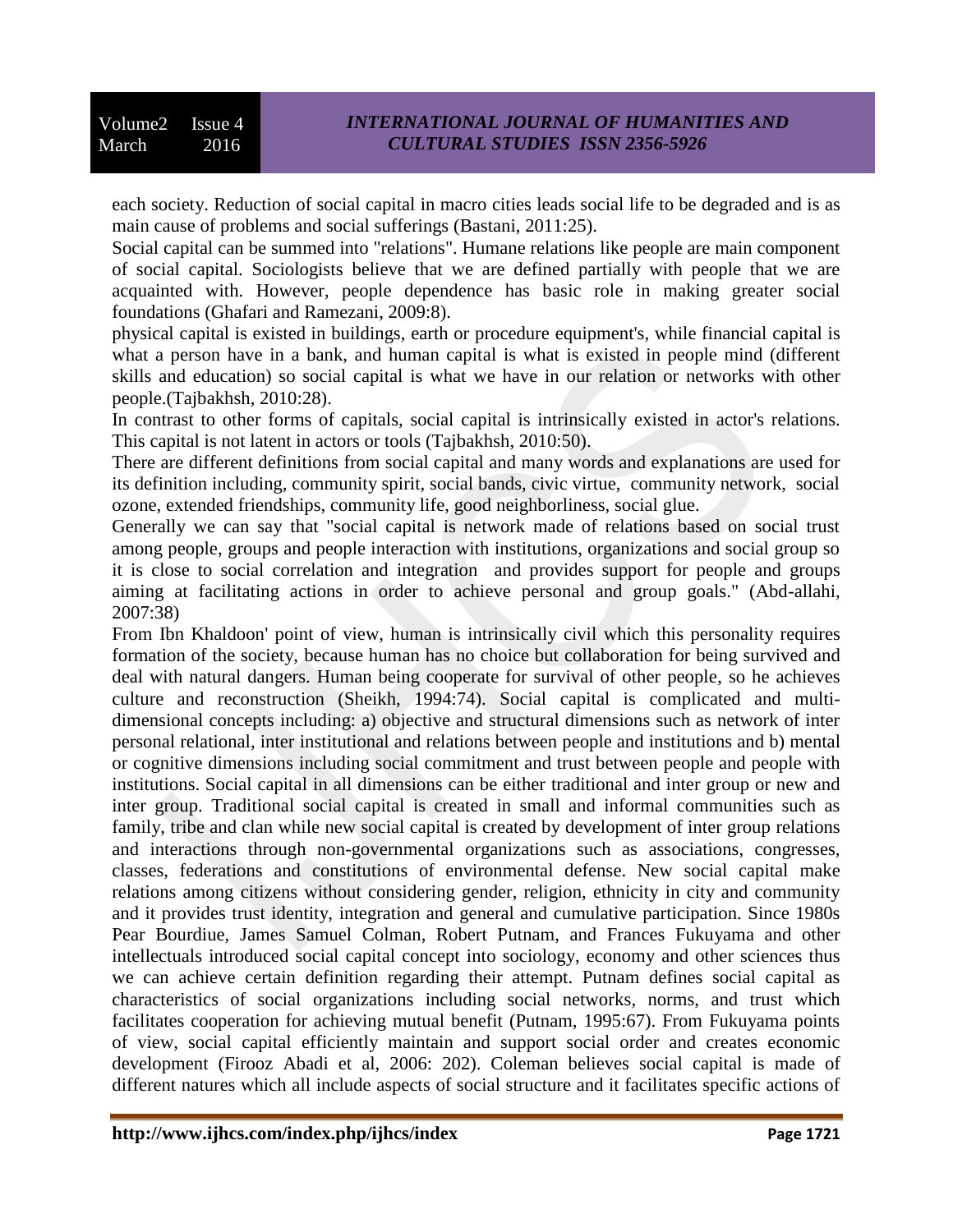actors within this structure (Coleman: 1998:98). Social capital has clear effect on meeting sustainable development aim. According to definition of sustainable development provided by Brundtland Commission, Serageldin (1996) defines sustainable development as maintaining opportunities for future generation as well as today chances for today generation (Serageldin, 1996:3). According to this definition, improving chances requires developing capital balance. It means if we want to maintain today chances for future generation, we need to improve capital balance for today. In economic sciences, idea of consuming current capital in order to provide income flow is completely unapproved because income which obtained based on consuming capital is not sustainable. Capital and its growth are tools of providing chance for future generation.

Thus sustainable development means providing same capital or more for future generation. However, its form can be different with capital form for future generation (Serageldin and Grootaert, 1999:4)

Normally, this capital incudes natural, physical, generative and humane capital. This form is good enough to extend into social capital form as well. Social capital is related to internal capital, and cultural integration of society, norms and values that facilitates interactions among people and also among institutions. Social capital is a glue that connect community components and its lack caused abortion of economic growth and social wellbeing (Grootaert, 1998:1)

Accordingly, following model is provided based on current variables and concepts in literature review:



Diagram 1. Theoretic model based on literature review

Social capital (independent variable): operational definition: social capital is measured with components including social trust, social participation, social integration and correlation, social and religious awareness.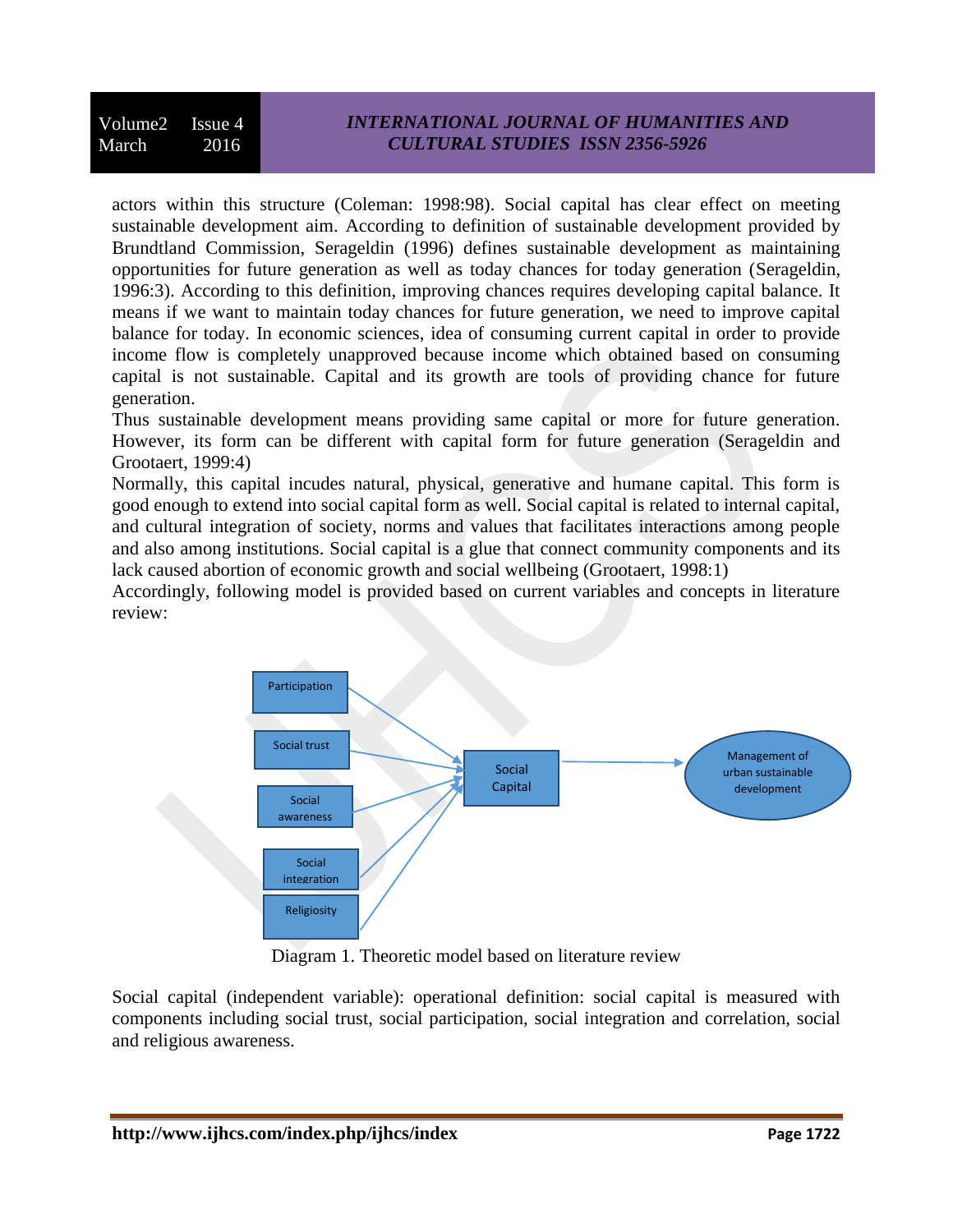# **Social capital**

Social capital includes norms, values, networks and organizations trough which people achieve their capabilities, capacities and their talent and have power of decision making and policy making.

# **Social trust**

In order to measure level of inter-personal trust (trust between citizens) and inherent trust (people trust into governmental administrative systems) is evaluated which is satisfaction rate and lack of people satisfaction rate from officials and governmental practitioners.

### **Social integration**

Social integration means that a group maintains its uniformity and be compatible with its main elements (Biero, 1991, page 400)

### **Social participation**

Social participation is active participation in social life. Participation is meaningful and purposeful action which it gets appeared in informed process of power sharing and scarce resources and providing opportunities for ranks of mutual actions between people and their social environment in order to achieve certain and predetermined goals.

#### **Social awareness**

Social awareness incudes ideas, thoughts and senses toward life and attention to everything that is related to general issues whether political or social (Firooz-Abadi, 2005:25).

# **Religion and belief**

Through religion and belief, social capital can be improved as facilitator of social relations, and it can be developed based on values, norms and behavioral and rational patterns. Thus religion can be as a factor of strengthening social base.

#### **Urban sustainable development**

Urban sustainable development provides chance for today and future citizens to live in peace and quiet and enjoy long lifespan and productive life (Salehi Fardm 2001:147)

# **Materials and methods**

This descriptive study need to be practical. This study is correlative and periodic. Based on data collection method, this study belonged to survey category. Additionally, we used documents and library books for this research. Statistical populations includes all 120 managers and officials in 14<sup>th</sup> zone of Tehran municipality and related areas out of which we selected 92 people through simple random sampling by Kukran formula. Data were analyzed by SPSS software 22th version and Pearson correlational coefficient. Validity was obtained by formal method through previous questionnaire of similar researches and interview with professionals. Stability was also obtained by Cronbach alpha in pretest as 0.885.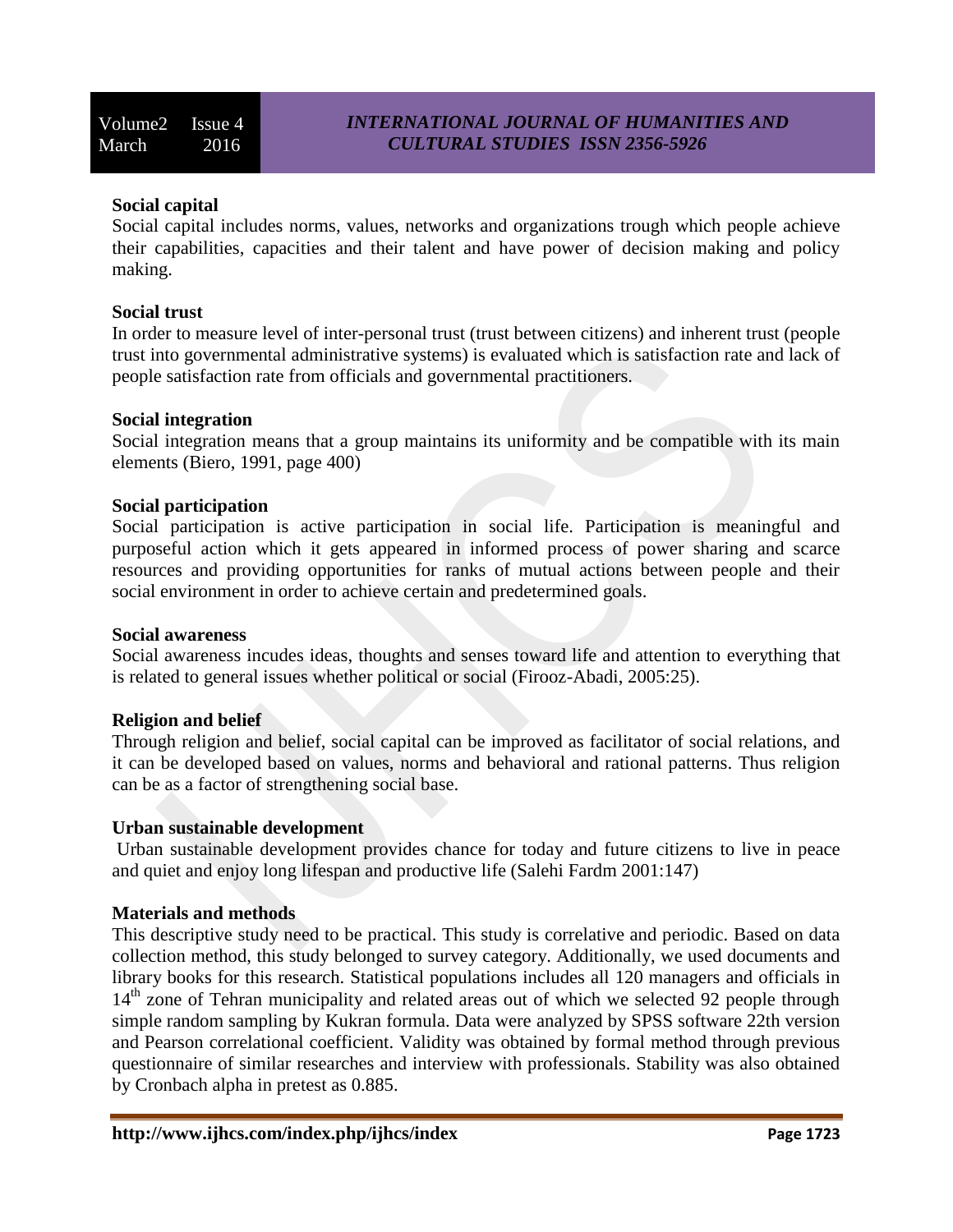### **Results of the research**

| Religiosity | Social<br>Awareness | Social<br>Participation | Social<br>integration | Social<br>trust | Sustainable<br>Development | Variable                   |
|-------------|---------------------|-------------------------|-----------------------|-----------------|----------------------------|----------------------------|
|             |                     |                         |                       |                 |                            | Sustainable<br>Development |
|             |                     |                         |                       |                 | 0.946                      | Social trust               |
|             |                     |                         |                       | 0.365           | 0.854                      | Social<br>integration      |
|             |                     |                         | 0.299                 | 0.141           | 0.000                      | Social<br>Participation    |
|             |                     | 0.305                   | 0.581                 | 0.321           | 0.000                      | Social<br>Awareness        |
|             | 0.924               | $-0.192$                | 0.043                 | 0.080           | 0.000                      | Religiosity                |

Table 1: correlation matrix of variables

The value of Pearson test in first hypothesis (there is significant relation between social trusts with management of urban sustainable development) was -0.006 and level of significance was 0.946 which indicated relation between these two variable was not approved. Results of Kendall and Spearman's Rho test also disapproved this hypothesis. Accordingly in Kendall test statistical value was 0.095 and level of significance was 0.899 while in Spearman's Rho test, statistical value was 0.103 and level of significance was 0.879. This hypothesis was approved Anthony Giddens theory; he introduces concepts of globalization and tele actions and abstract and generalized social trust.

The value of Pearson test in second hypothesis (there is significant relation between social integration with management of urban sustainable development) was -0.015 and level of significance was 0.854 which indicated relation between these two variable was not approved. Results of Kendall and Spearman's Rho test also disapproved this hypothesis. Accordingly in Kendall test statistical value was 0.088 and level of significance was 0.816 while in Spearman's Rho test, statistical value was 0.088 and level of significance was 0.809.this hypothesis is compatible with Talcott Parsons' theory who explained concept of the society whether local or social as resource of interactions and producer of commitment and loyalty in order to develop social correlation and integration (1996).

The value of Pearson test in third hypothesis (there is significant relation between social participations with management of urban sustainable development) was 0.529 and level of significance was 0.000 which indicated relation between these two variable was approved.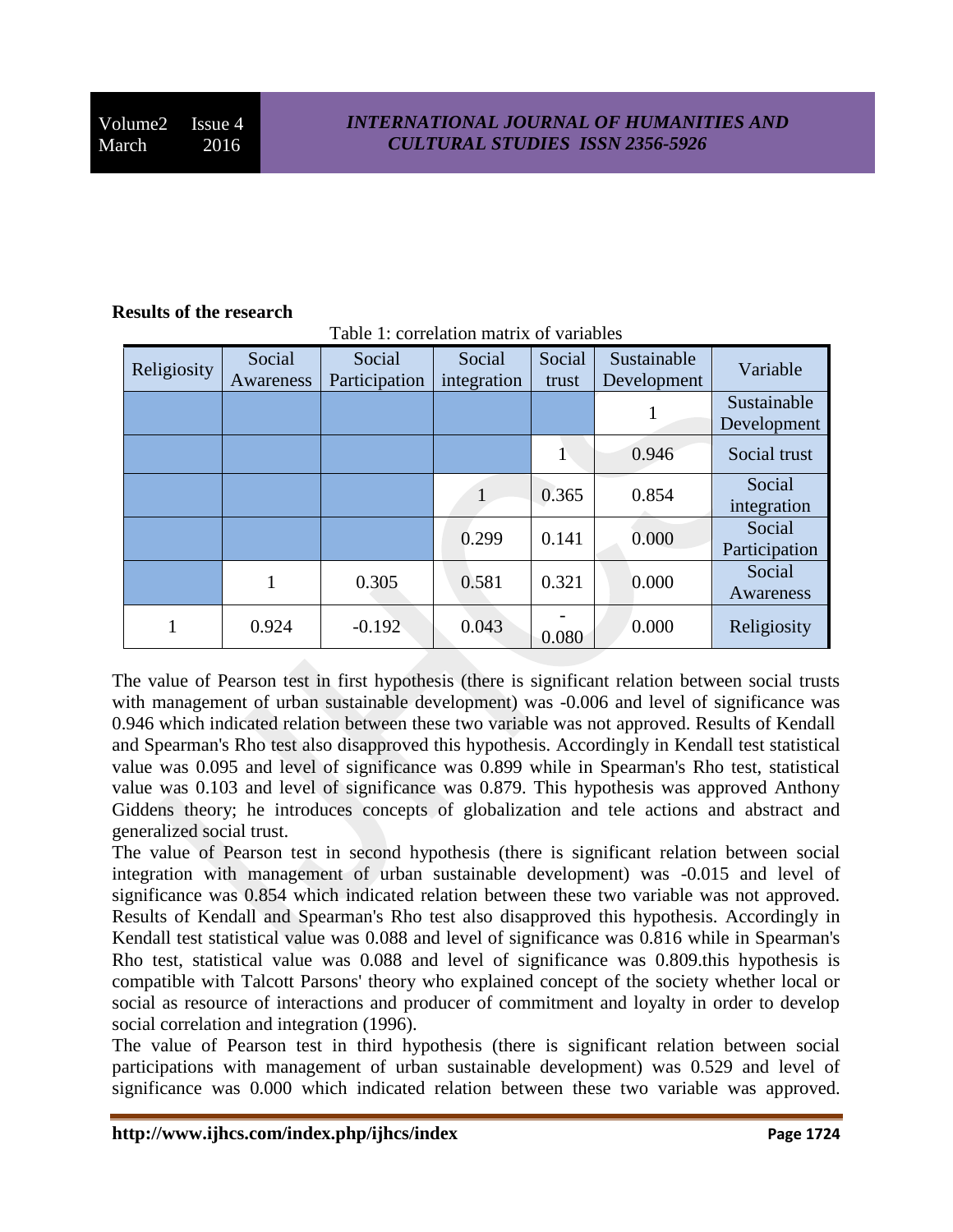Results of Kendall and Spearman's Rho test also approved this hypothesis. Accordingly there is significant relation between social participations with management of urban sustainable development. Values of Kendall test statistical value was 0.522 and level of significance was 0.000 while in Spearman's Rho test, statistical value was 0.597 and level of significance was 0.000. This hypothesis approved Jürgen Habermas' theory who introduced concept of vital world especially public dimension as main context of relieving communication action (1979).

The value of Pearson test in fourth hypothesis (there is significant relation between social awareness with management of urban sustainable development) was 0.440 and level of significance was 0.000 which indicated relation between these two variable was approved. Results of Kendall and Spearman's Rho test also approved this hypothesis. Accordingly there is significant relation between social participations with management of urban sustainable development. Values of Kendall test statistical value was 0.412 and level of significance was 0.000 while in Spearman's Rho test, statistical value was 0.426 and level of significance was 0.000. This hypothesis approved Manuel Castells theory who provided description of network community of information era.

The value of Pearson test in fifth hypothesis (there is significant relation between religiosity with management of urban sustainable development) was 0.374 and level of significance was 0.000 which indicated relation between these two variable was approved. Results of Kendall and Spearman's Rho test also approved this hypothesis. Accordingly there is significant relation between social participations with management of urban sustainable development. Values of Kendall test statistical value was 0.355 and level of significance was 0.000 while in Spearman's Rho test, statistical value was 0.341 and level of significance was 0.000.

This hypothesis is compatible with following theories:

In experimental dimension considerable researches about social capital were performed in developed countries. In US, Ports (1998), Paxton (1999), in Britain, Hall (1999), Harper (2002), in India Krishna (2002) investigated social capital in structural and cognitive dimensions. Comparative study of social capital attract international organizations including World Bank (1997), and great researchers Inglehart (1997) and Leh (2003).

Putnam (2000) explained that social-economic practice in sustainable communities is more powerful than disconnected societies. So social capital means integration and trust among networks which provide chance of economic and economic efficiency (Puntam, 2000). After regional reformations in 1970s, he concluded that more social capital in northern area in different periods provided more possibility of development (Hasanvi el al, 2007).

Zhao (2002) studied about dismissed Chinese worker and proved that workers with more social capital were more successful for being occupied. So sustainable personal economy is affected by social capital.

Bhuiyan (2005) approved relation of social capital with urban sustainability in his research.

In Khakpour et al (2006) research titled as "role of social capital in local sustainable development" it is illustrated that considering mental concept of social capita is undeniable condition of meeting sustainability concept because of significant relation of some variables of social capital with sustainability.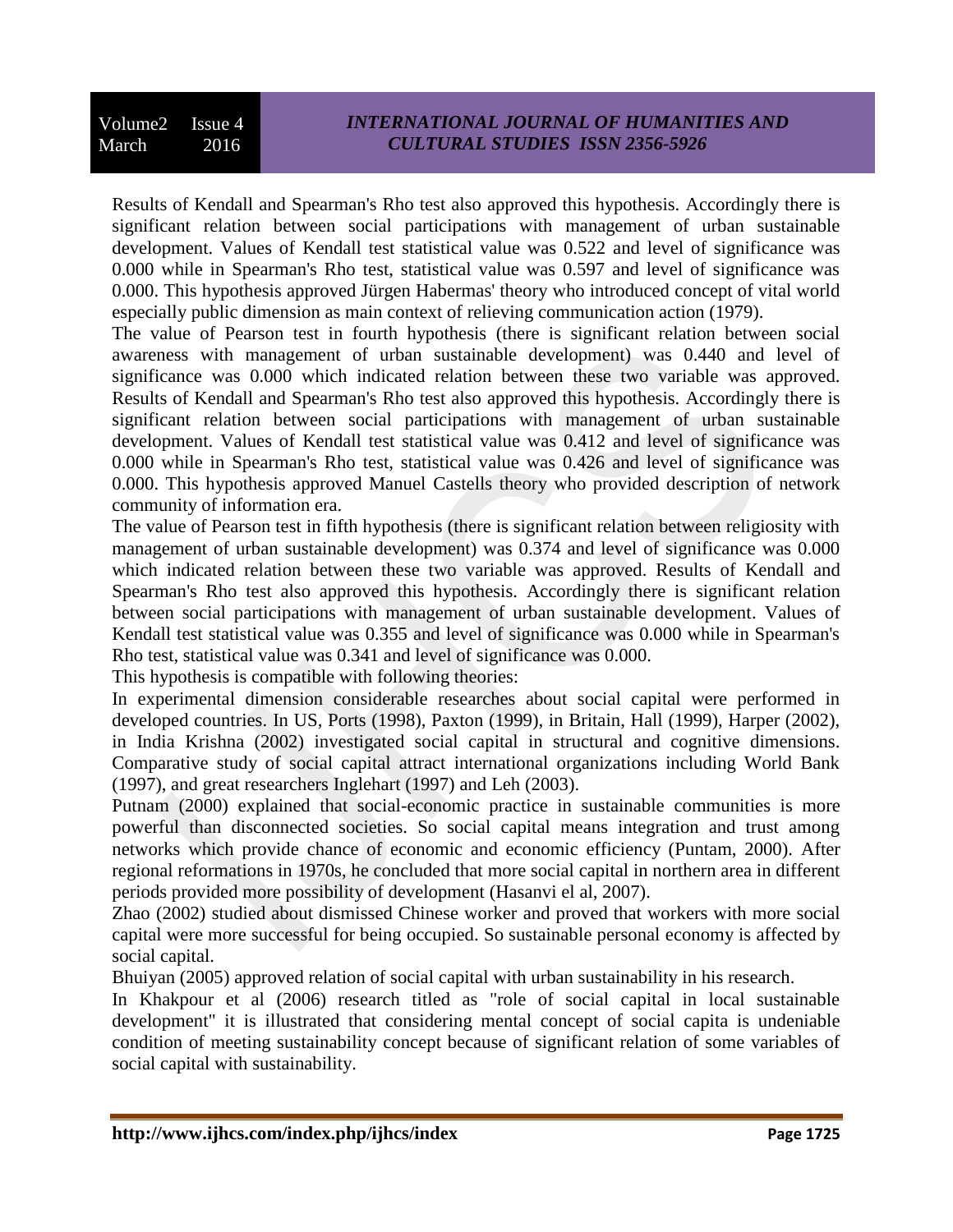Volume2 Issue 4 March 2016

Shafia (2010) in his research titled as investigating relation of social capital and local economic sustainable development" approved that there is significant and positive social capital and economic sustainable development; thus high social capital is effective factor for increasing local economic sustainability and economic motivations of researchers.

Bargahi (2013), performed a research with title of "analysis of new cities sustainability" and he measured and assessed some components of social capital including dependence in relation with sustainability of new city. They also clarified direct and positive relation between these components with urban sustainability. So that the more effective is social capita components the more is urban sustainability and vice versa. In Iran social capital concepts became main concern of Abdollahi (2003), Share pour (2004), Ghasemi (2006) and translators including Tavasoli and Saboori.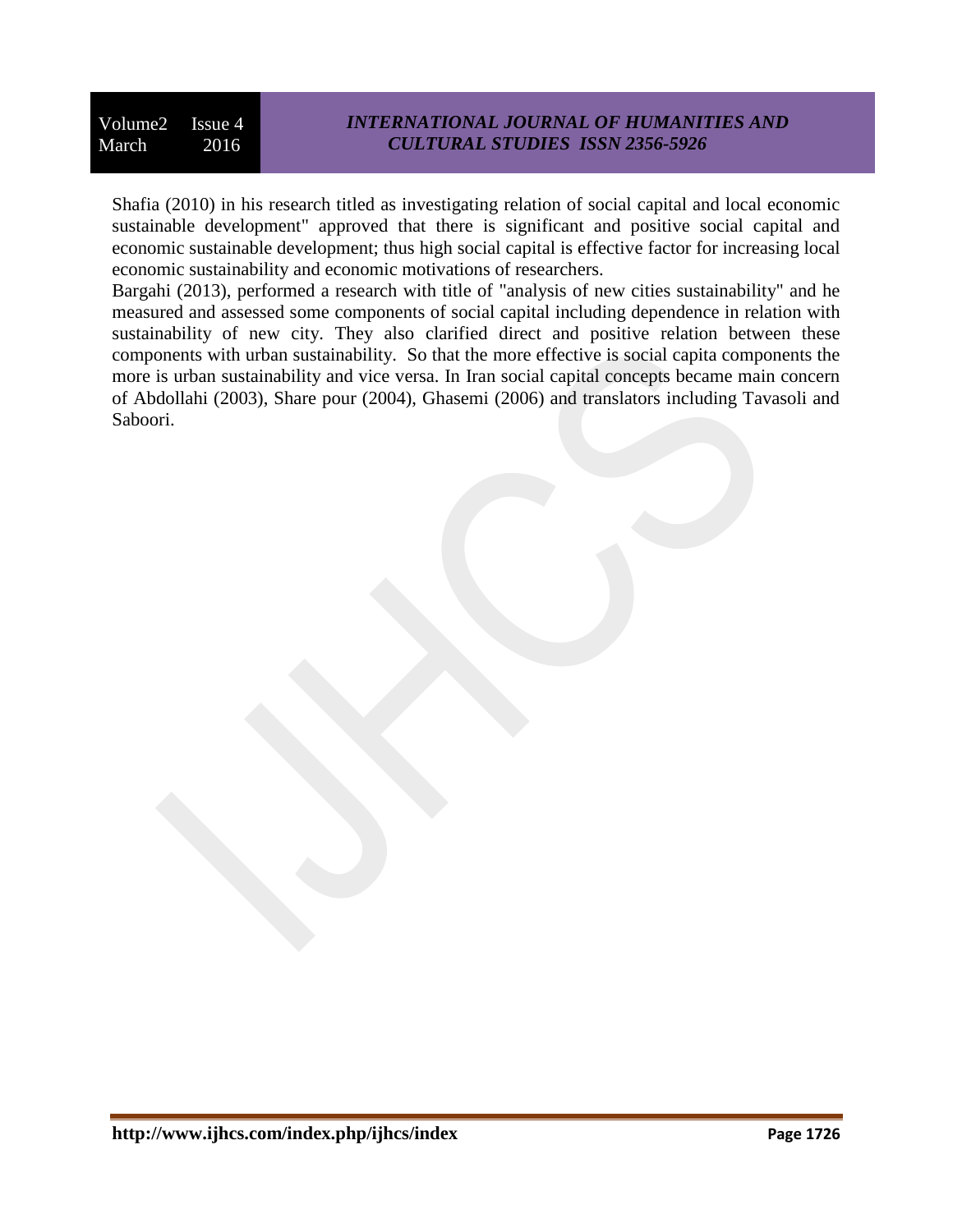#### **References**

Baker Wine, (2003), management and social capital, translator: Mahdi Alvani and Mohammad-Reza Rabei Mandjin, Tehran: industrial management organization.

Putnam, Robert (2001), Democracy and civil traditions. Translator: Mohammad-Taghi Delafrooz. Tehran: office of political studies and researches of state ministry

Putnam, Robert, (2005), enjoying society social capital and public life n social capital, trust, democracy and development. Translator: Afshin Khakbaz and Hassan pouyan, Tehran: Shirazeh.

Piran, Parviz et al (2006), conceptualization of social capital, quarterly journal of social wellbeing, 23 th number, Tehran: university of wellbeing and rehabilitation science.

Tajbakhsh, Kian (2005), social capital (trust, democracy and development), translator: Afshin Khakbaz and Hassan Pouyan, Tehran: Shirazeh publication.

Tiba, Mojtaba, Zahra Golkar (2009), science of social communication first volume, Tehran: education cultural center publication

Chalbi, Masoud, Mohammad Mobaraki (2005), analysis of social capital relation with crime in micro and macro level. Sociology journal of Iran. Sixth period, No 2, Tehran, Sociology association of Iran.

Hasanvi, Reza Pezeshkan, Amir (2007), explaining social capital role in local sustainable development. tomarrow management publication, 5<sup>th</sup> period, No 17: 17-35

Khakpour Baratali and Mafi, Ezat allah, (2009), role of social capital in local sustainable development, sajadieh zone of Mashad, quarterly journal of Geography and regional development, No 12: 55-81

Seraj-Zadeh, Hossain et al (2013). Religion and health: investigating religion effect on health among some students, practical publication of sociology,  $24<sup>th</sup>$  year, No 49

Share pour, Mahmoud (2007), global trend in measurement of social capital: effectiveness of social policy making, social and development papers in Iran, Tehran: research and human science development.

Shafia, Said (2010), investigating relation of social capital and local economic sustainable development, Alameh Tabatabai university

Abdolahi Mohammad (2007), social capita in Iran; current state, future perspective and transition possibility, quarterly journal of social wellbeing, sixth year, No 25, Tehran, wellbeing and rehabilitation science

Ghafari, Golamreza, (2011), social capital and disciplinary security, Tehran: sociologist publication

Ghafari, Golamreza, (2011), social trust in Iran, Tehran office of national plan of culture and Islamic guidance ministry

Fine Ben (2006), social capital and social theory, translator: Mohammad Kama Sarvarian. Tehran: research center of strategic studies

Fukuyama, Francis (2000), end of discipline ad social capital and maintaining it. Translated by:Golam Abbas Tavassoli, Tehran: publication of Iranian community.

Firoozabadi, Seid Ahmad (2005), social capital and effective factors on its formation in Theran, social science university of Tehran, Phd thesis.